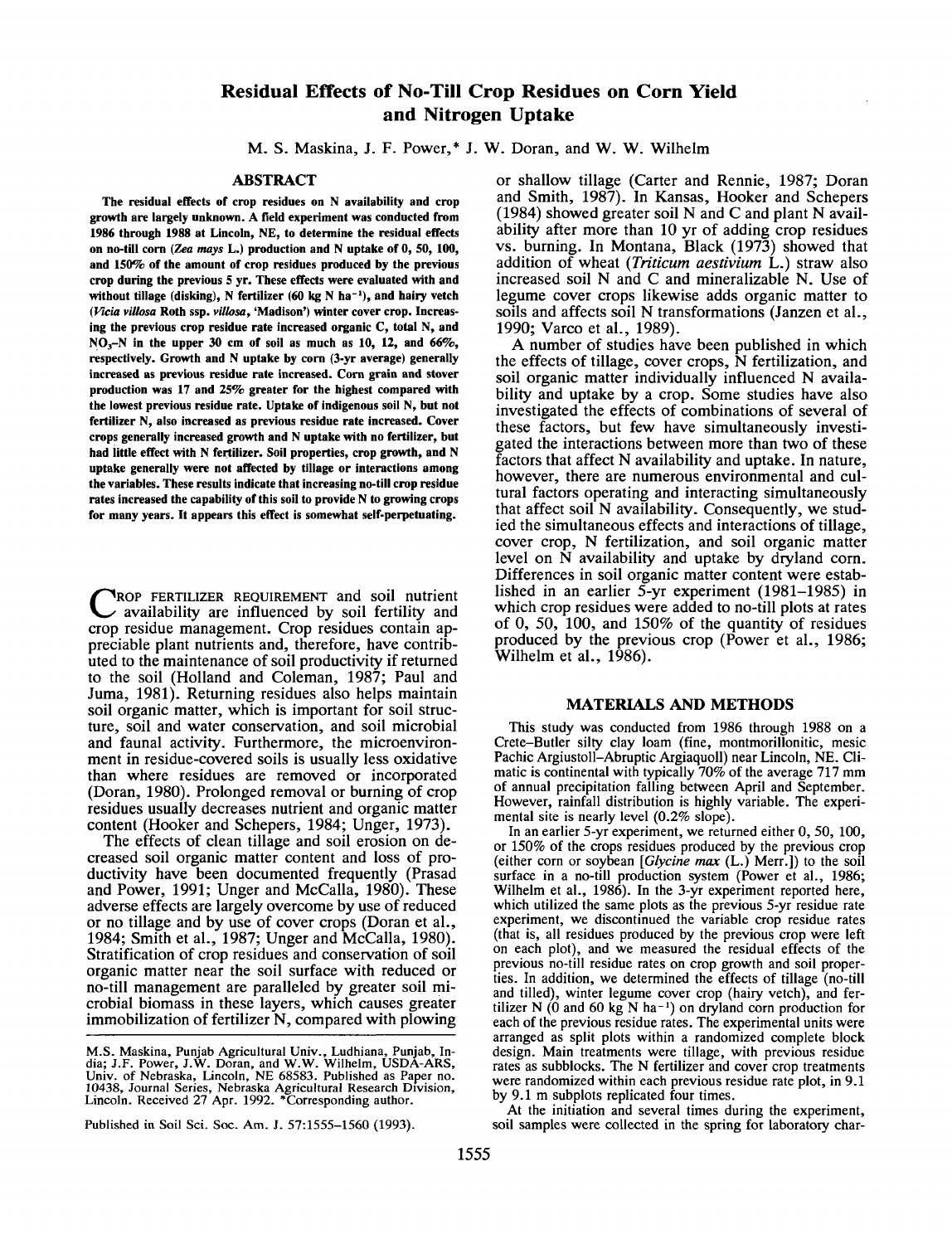**Table 1. Monthly precipitation and mean temperature during 1986, 1987, and 1988 growing seasons at Lincoln,** NE.

| Month     | Precipitation |      |      |             | Temperature |      |      |             |
|-----------|---------------|------|------|-------------|-------------|------|------|-------------|
|           | 1986          | 1987 | 1988 | Nor-<br>mal | 1986        | 1987 | 1988 | Nor-<br>mal |
|           | °C<br>mm      |      |      |             |             |      |      |             |
| April     | 159           | 62   | 62   | 69          | 12.7        | 12.8 | 10.5 | 11.3        |
| May       | 75            | 86   | 95   | 96          | 18.6        | 19.9 | 20.3 | 17.5        |
| June      | 113           | 69   | 18   | 108         | 25.2        | 25.2 | 26.7 | 23.1        |
| July      | 141           | 47   | 51   | 91          | 26.7        | 27.4 | 26.6 | 25.8        |
| August    | 159           | 193  | 61   | 87          | 22.3        | 23.6 | 26.7 | 24.7        |
| September | 147           | 30   | 140  | 82          | 20.9        | 20.8 | 20.1 | 19.9        |
| October   | 154           | 75   | 1    | 51          | 12.7        | 10.3 | 10.5 | 13.2        |

**Table 2. Soil characteristics at two dates as influenced by the level of crop residues returned to the soil in the 5 yr previous to this study.**

| Soil properties                                                                                                                                                                                    | 0%                                 |                                       | 50% 100% 150%                      |                                     | LSD<br>(0.10)                         |
|----------------------------------------------------------------------------------------------------------------------------------------------------------------------------------------------------|------------------------------------|---------------------------------------|------------------------------------|-------------------------------------|---------------------------------------|
| 0-30 cm, collected April 1986                                                                                                                                                                      |                                    |                                       |                                    |                                     |                                       |
| Organic matter, g $kg^{-1}$<br>Total N, $g$ kg <sup>-1</sup><br>$NO3-N$ , mg kg <sup>-1</sup><br>$NH4-N$ , mg kg <sup>-1</sup>                                                                     | 24.7<br>1.23<br>4.52<br>12.52      | 25.3<br>1.14<br>6.86<br>17.42         | 26.2<br>- 1.30<br>5.28             | 27.4<br>1.37<br>7.51<br>14.35 11.75 | $2.2^{\circ}$<br>0.12<br>1.40<br>3.17 |
| 0-7.5 cm, collected October 1987                                                                                                                                                                   |                                    |                                       |                                    |                                     |                                       |
| Soil bulk density, Mg $m^{-3}$<br>Microbial biomass, $kg$ ha <sup>-1</sup><br>Total soil organic $C$ , g $kg^{-1}$<br>Total N, $g$ kg <sup>-1</sup><br>Water-holding capacity, $g \text{ kg}^{-1}$ | 1.36<br>142<br>16.5<br>1.38<br>540 | 1.31<br>246<br>16.6<br>$-1.41$<br>570 | 1.28<br>164<br>17.3<br>1.47<br>580 | 1.27<br>165<br>18.9<br>1.56<br>560  | NS<br>NS<br>1.8<br>0.10<br>30         |

acterization of organic matter content, total N, microbial biomass, and mineralized N, using methods outlined in Page et al. (1982). Bulk density and total water-holding capacity were also determined (Klute et al., 1986).

Corn (cv. Nebraska 611) was planted in 0.76-m row spacing at 42 000, 37 500 and 39 700 kernels ha-<sup>1</sup> on 14 May 1986, 9 June 1987, and 12 May 1988, respectively. Appropriate corn plots were overseeded (broadcast) with 30 kg hairy vetch seed ha<sup>-1</sup> near 1 September each fall. In April 1987, hairy vetch growth was very poor due to excessive March and early April rainfall. Hence soybean, a substitute legume cover crop, was planted on 27 April and killed and incorporated on 8 June. For N-fertilized subplots,  $NH<sub>4</sub>NO<sub>3</sub>$  was broadcast at 60 kg N ha<sup>-1</sup> within 1 wk of corn planting. In 1987, <sup>15</sup>N-depleted  $NH<sub>4</sub>NO<sub>3</sub>$ was substituted on one-half of each subplot. This process was repeated in 1988 on the other half of N-fertilized subplots. Legume cover crops were killed with 2,4-D amine (amine salt of 2,4-dichlorophenoxyacetic acid) and dicamba (2-methoxy-3-6-dichlorobenzoic acid) in no-till plots and were incorporated by disking in tilled plots 1 to 2 d before corn planting. Biomass and N accumulation in the aboveground portion of legume cover.crops were determined by harvesting four 0.5-m<sup>2</sup> quadrat per plot before killing the legume. At maturity, grain and stover yields were determined by hand harvesting  $5.0 \text{ m}^2 \text{ plot}^{-1}$ . Plant samples were analyzed for total N by modified micro-Kjeldahl digestion followed by  $NH_4$  determination using automated colorometric procedures (Schuman et al., 1973). The isotopic ratio of  $15N$  and  $14N$  in plant and soil samples was determined by mass spectrometry (Schepers et al., 1989). Nitrogen content derived from fertilizer (NDFF) was calculated, and from these data uptake of soil and fertilizer N was determined. An analysis of variance was made on all data collected, and means were

**Table 3. Effect of previous crop residue levels on growth and N accumulation in cover crops.**

| Year  | $0\%$ | 50%                                   | 100% | 150% | LSD(0.10) |
|-------|-------|---------------------------------------|------|------|-----------|
|       |       | $kg$ ha <sup>-1</sup>                 |      |      |           |
|       |       | Total dry biomass of winter legume    |      |      |           |
| 1986  | 640   | 810                                   | 850  | 1250 | 390       |
| 1987+ | 660   | 680                                   | 520  | 590  | NS        |
| 1988  | 1200  | 1640                                  | 1450 | 1750 | 360       |
| Avg.  | 830   | 1040                                  | 940  | 1200 | 350       |
|       |       | N accumulation in aboveground portion |      |      |           |
| 1986  | 26.8  | 30.5                                  | 32.6 | 47.2 | 14.2      |
| 1987  | 31.7  | 20.7                                  | 16.2 | 18.5 | NS        |
| 1988  | 32.7  | 46.4                                  | 41.5 | 42.2 | 8.8       |
| Avg.  | 26.2  | 32.5                                  | 30.1 | 36.0 | 9.3       |

**t Soybean grown as cover crop.**

separated by calculating least significant differences at *P =* 0.10.

## **RESULTS**

Growing conditions for corn during the 3 yr of this study varied widely (Table 1). Precipitation distribution and air temperature regimes in 1986 were favorable for dryland corn production and grain yields were high. In 1987, brief periods of drought and high temperatures occurred between tasselling and maturity, resulting in a more typical year for dryland corn production in this region. Precipitation in June, July, and August 1988 was below the long-term average, which, when coupled with abnormally high air temperatures, severely stressed the crop during pollination and grain fill.

Before starting the experiment in April 1986, surface soil samples were analyzed to evaluate the effect on soil properties of crop residues applied in the previous study (Table 2). Average quantity of crop residues added annually the previous 5 yr varied from 0 to about 6 Mg ha<sup>-1</sup> (150% rate). Addition of 150% crop residues increased soil organic matter by 10%, total N by 12%, and  $NO<sub>3</sub>-N$  by 66\% over respective values for complete residue removal (0%). Likewise, at later soil sampling dates (Table 2), increased rates of previous crop residues tended to positively influence several soil properties associated with enhanced crop yields, such as microbial biomass, water-holding capacity, and total water-filled pore space (Doran and Smith, 1987; Prasad and Power, 1991). Effects of previous crop residue rate on soil bulk density were generally not significant. Interaction between previous crop residue treatments and the cover crop, fertilizer N rate, or tillage treatment imposed during this study were seldom statistically significant for the parameters investigated.

Average total biomass of hairy vetch was significantly higher for the 150% than for 0% previous residue rates during 1986 and 1988 (Table 3). In 1987, however, growth of soybean (substituted as a cover crop) was not affected by previous crop residue treatment. Compared with the 0% previous residue treatment, total dry matter production by hairy vetch averaged 33% greater for the 50% treatment, 25% greater for the 100% treatment, and 63% greater for the 150% treatment. Likewise total N accu-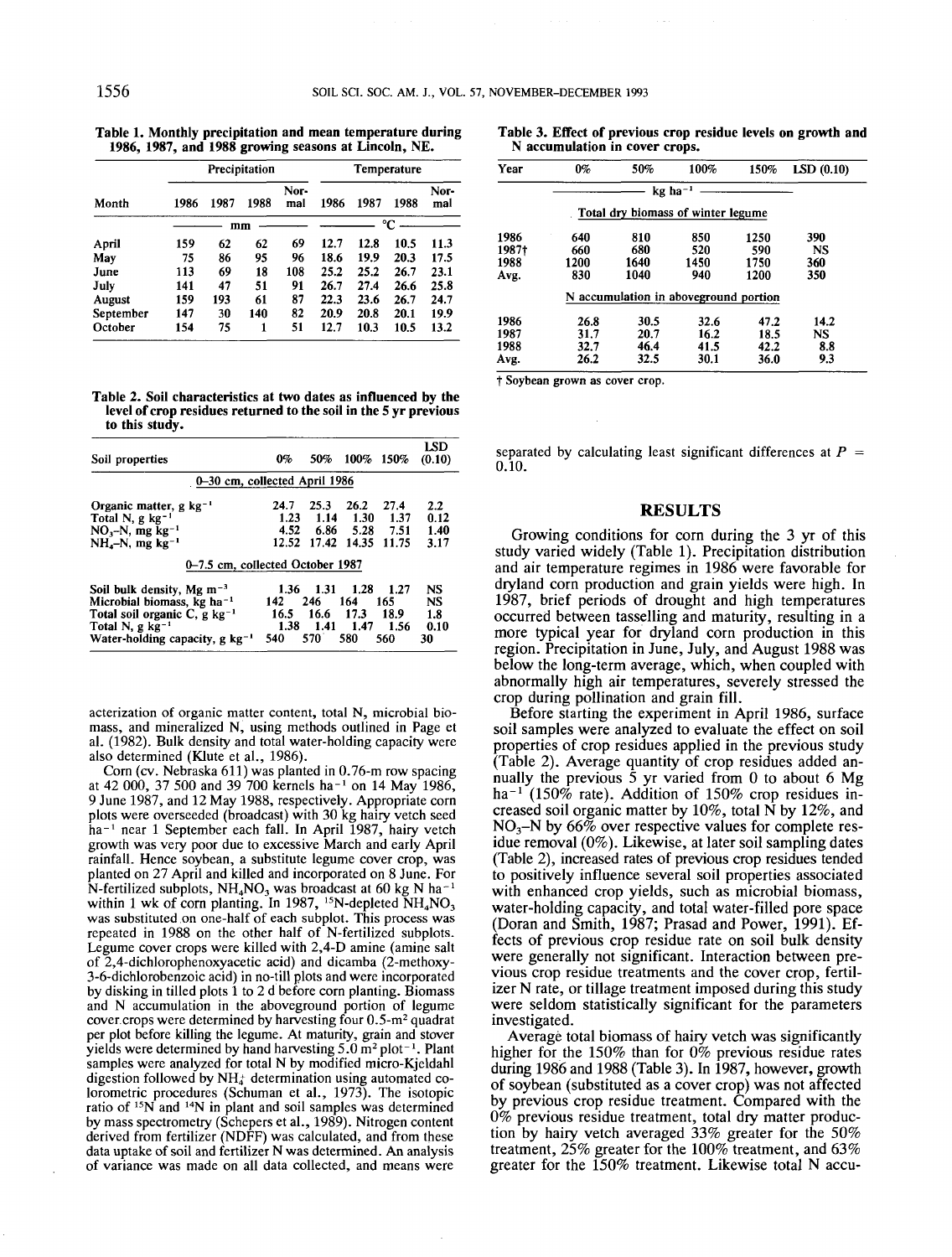| Previous<br>residue<br>rate<br>$\%$<br>50 |                                   | Grain                    |      | <b>Stover</b>                     |                                           |      |  |
|-------------------------------------------|-----------------------------------|--------------------------|------|-----------------------------------|-------------------------------------------|------|--|
|                                           | $0 \text{ kg}$ N ha <sup>-1</sup> | 60 kg N ha <sup>-1</sup> | Avg. | $0 \text{ kg}$ N ha <sup>-1</sup> | $60 \text{ kg} \text{ N} \text{ ha}^{-1}$ | Avg. |  |
|                                           |                                   |                          |      | $kg$ ha <sup>-1</sup>             |                                           |      |  |
|                                           | 3950                              | 5290                     | 4620 | 2580                              | 3510                                      | 3050 |  |
|                                           | 4220                              | 5510                     | 4870 | 3110                              | 4000                                      | 3560 |  |
| 100                                       | 4370                              | 5290                     | 4830 | 3140                              | 3550                                      | 3350 |  |
| 150                                       | 4900                              | 5830                     | 5360 | 3480                              | 4140                                      | 3810 |  |
| Avg.                                      | 4360                              | 5480                     | 4920 | 3080                              | 3800                                      | 3440 |  |
| LSD(0.10)                                 |                                   | 440                      | 380  |                                   | 490                                       | 480  |  |
|                                           |                                   |                          |      |                                   |                                           |      |  |

Table 4. Grain and stover dry weights (3-yr average), as affected by previous residue rate and N fertilization.

mulation in hairy vetch dry matter was 29, 25, and 50% greater for these three respective previous residue levels. The only significant interaction for both hairy vetch dry weight and N uptake resulted from greater response to increased previous 5 yr residue rate for no-till than for tilled plots (data not shown). Concentration of N in cover crops was not influenced by previous crop residue treatment.

Previous crop residue rate significantly increased the 3-yr average yield of corn grain and stover over all N fertilizer, tillage, and cover crop treatments (Table 4). Grain and stover yields were 16 and 25% greater for the highest (150% level) than the lowest (0% level) previous crop residue treatments. Grain yields were significantly affected by previous crop residue rate, N fertilization, and year, but not by tillage or winter cover crop. Mean grain yields in 1986 were  $6500 \text{ kg}$  ha<sup>-1</sup>, 4950 kg ha<sup>-1</sup> in 1987, and 3300 kg ha<sup> $-1$ </sup> in 1988. Responses to  $\overline{N}$  were greatest in 1986 (1690 kg ha<sup>-1</sup>) and least in 1988 (1000  $kg$  ha<sup>-1</sup>). There was a significant cover crop  $\times$  N interaction for grain yields (Fig. 1). With no fertilizer N, there was a positive response to winter cover crop, whereas the response was negative with 60 kg N  $ha^{-1}$ , and the response to N was considerably greater without than with the winter cover crop.

Regression coefficients *(r* values) relating mean corn grain yields to certain soil properties were 0.921 for organic C, 0.976 for total N, and  $-0.794$  for bulk density. These results indicate that grain yield was associated positively with soil organic  $\bar{C}$  and total soil N and negatively with bulk density.

Corn stover yield (3-yr average) was significantly affected by tillage, previous residue rate, N fertilization, tillage  $\times$  N interaction, and year. Effects of winter cover crop were not significant, nor were other interactions. Average stover yields were increased by no-till, N fertilization, and increasing previous residue rate (Table 4). Dry weights for no-till were 3590 kg ha<sup>-1</sup>, compared with  $3290 \text{ kg}$  ha<sup>-1</sup> for tilled plots. Average stover yields for 1986 were 2960 kg ha<sup>-1</sup>, 3100 kg ha<sup>-1</sup> for 1987 and 5130 kg ha<sup>-1</sup> for 1988, a trend essentially opposite to that for corn grain yields. Consequently, total biomass produced by the corn varied much less between years than did either grain or stover production. Total biomass production averaged  $9560 \text{ kg}$  ha<sup>-1</sup> for 1986, 8050 kg  $ha^{-1}$  for 1987, and 8480 kg ha<sup>-1</sup> for 1988

The significant tillage  $\times$  N interaction for stover production resulted from the fact that average stover yields showed no effect of tillage without N  $(3030 \text{ kg} \text{ ha}^{-1}$  for tilled and 3130 kg ha<sup>-1</sup> for no-till), whereas with 60 kg N ha<sup>-1</sup> stover production was  $490 \text{ kg}$  ha<sup>-1</sup> greater from no-till than from tilled plots  $(4050 \text{ and } 3560 \text{ kg ha}^{-1})$ 

respectively). Response to N fertilizer was, therefore, 920 kg ha<sup> $-1$ </sup> for no-till, compared with only 530 kg ha<sup> $-1$ </sup> for tilled plots.

Neither previous crop residue rate, tillage practice, N fertilization, winter cover crop, nor interactions between any of these variables affected grain to stover ratio (Table 4). However, the year strongly affected this ratio, with average values of 2.01 for 1986, 1.58 for 1987, and 0.68 for 1988. This, coupled with only slight variation in total biomass among years, suggested that growing conditions during pollination and grain fill greatly affected the translocation of photosynthate from stover into grain. This process appeared to be most efficient in the most favorable season (1986), but was greatly restricted by the water and heat stress experienced during late summer in 1988.

Total N concentration in corn grain increased with previous crop residue rate, N fertilization, and the use of a winter cover crop (Table 5). Also, yearly average corn grain N concentrations were inversely related to grain yield, with largest values in 1988, the most stressful year. The cover crop  $\times$  N fertilizer interaction was also significant because N fertilization increased corn grain N concentration by  $3.2 \text{ g kg}^{-1}$  without a winter cover crop, compared with only a 2.4 g  $kg^{-1}$  increase with a cover crop (Table 5). Total N concentration of



**Fig. 1. Cover crop and N fertilizer effects on corn grain yield** (3-yr **average).**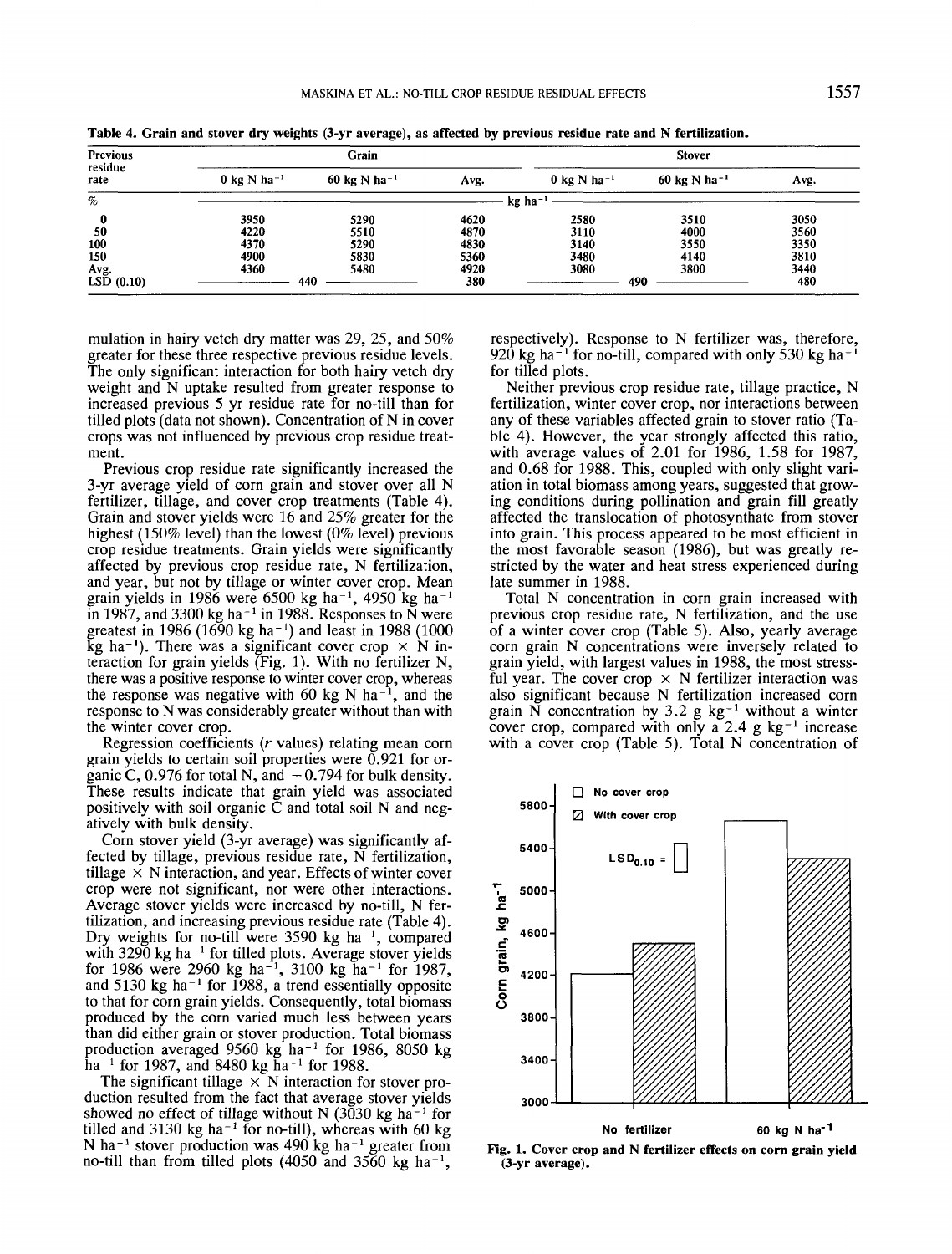| N<br>Winter<br>rate<br>cover |                         |                      |                   |                      |                   |                      | <b>Total N</b> concentration |                      |                   |                      |                   |
|------------------------------|-------------------------|----------------------|-------------------|----------------------|-------------------|----------------------|------------------------------|----------------------|-------------------|----------------------|-------------------|
|                              |                         |                      | 0%                |                      | 50%               |                      | 100%                         |                      | 150%              |                      | Avg.              |
|                              |                         | Grain                | <b>Stover</b>     | Grain                | <b>Stover</b>     | Grain                | <b>Stover</b>                | Grain                | <b>Stover</b>     | Grain                | <b>Stover</b>     |
|                              | $kg$ ha <sup>-1</sup>   |                      |                   |                      |                   |                      | $g N kg-1$                   |                      |                   |                      |                   |
| With                         | 0<br>60<br>Avg.†        | 12.6<br>15.1<br>13.8 | 4.8<br>5.9<br>5.4 | 12.6<br>15.0<br>13.8 | 4.3<br>5.9<br>5.1 | 13.2<br>15.6<br>4.4  | 4.5<br>6.2<br>5.4            | 13.4<br>15.4<br>14.4 | 4.7<br>6.1<br>5.4 | 12.9<br>15.3<br>14.1 | 4.6<br>6.0<br>5.3 |
| Without                      | 0<br>60<br>Avg.+        | 11.3<br>14.6<br>13.0 | 4.1<br>5.0<br>4.6 | 11.3<br>14.3<br>12.8 | 4.2<br>5.1<br>4.7 | 11.5<br>15.2<br>13.4 | 4.2<br>5.7<br>5.0            | 11.8<br>14.5<br>13.2 | 4.3<br>5.6<br>5.0 | 11.5<br>14.7<br>13.1 | 4.2<br>5.4<br>4.8 |
| Average                      | 0‡<br>$60+$<br>$Avg.\S$ | 11.9<br>14.9<br>13.4 | 4.4<br>5.5<br>5.0 | 11.9<br>14.6<br>13.3 | 4.2<br>5.5<br>4.9 | 12.3<br>15.4<br>13.9 | 4.4<br>6.0<br>5.2            | 12.6<br>15.0<br>13.8 | 4.5<br>5.8<br>5.2 | 12.2<br>15.0<br>13.6 | 4.4<br>5.7<br>5.1 |

**Table 5. Average (3 yr) total N concentrations in corn grain and stover as affected by previous crop residue rate, N fertilization, and winter cover crop.**

**t LSD (0.10) for winter cover crop averages = 0.8 and 0.1 for grain and stover, respectively.**

**t LSD (0.10) for N fertilizer averages = 0.4 and 0.2 for grain and stover, respectively.**

**§ LSD (0.10) for previous residue rate averages = 0.6 and NS for grain and stover, respectively.**

corn stover was also significantly increased by N fertilization and by winter cover crop, and it was largest in 1988, the most stressful year. The effects of tillage were not significant for either grain or stover N concentrations.

The 3-yr average N uptake by corn grain (Table 6) increased as previous crop residue rate increased, with N fertilization, and with use of winter cover crops. Tillage effects were not significant. Grain N uptake was greatest in the most favorable year (1986) and least in the most stressful year (1988). The only interaction with significant effects was  $N \times w$  winter cover crop because winter cover crop increased grain N uptake when no N was applied, but decreased it slightly with fertilizer N.

Stover N uptake followed the patterns shown for grain N uptake (Table 6) in that stover N uptake increased with increased previous crop residue rate, N fertilization, and winter cover crop. Tillage had no effect but, unlike grain N uptake, stover N uptake was much greater in the most stressful year (1988) than in previous years. This again suggests that the climatic stresses experienced in

1988 inhibited the translocation of N from vegetative to reproductive tissue during the grain fill period. No interactions significantly affected stover N uptake.

Total N uptake (3-yr average) also followed patterns established for grain N uptake in that previous crop residue level, N fertilizer, winter cover crop, year, and N  $\times$  cover crop all had significant effects, but tillage and all other interactions were not significant (Table 6). Total N uptake for 1986 and 1988 were similar, again indicating that the hot, dry weather experienced during pollination and grain fill in 1988 adversely affected N translocation.

The NDFF in corn grain and stover was determined in 1987 and 1988, with values for grain averaging 2.9% greater in 1988 than in 1987. Neither year nor any variable studied affected NDFF in stover (Table 7). In grain, NDFF values were greater without than with the cover crop (Table 7). Previous crop residue rate also significantly affected NDFF for grain, but variations failed to follow a linear pattern with rate. Neither tillage nor any of the interactions had significant effects on NDFF.

|                                        |                      |                      |                      |                       |                      | N uptake              |                      |                       |                      |                       |                      |
|----------------------------------------|----------------------|----------------------|----------------------|-----------------------|----------------------|-----------------------|----------------------|-----------------------|----------------------|-----------------------|----------------------|
|                                        | $0\%$                |                      |                      | 50%                   |                      | 100%                  |                      | 150%                  |                      | Average†              |                      |
|                                        | 0 kg N               | 60 kg N              | 0 kg N               | 60 kg N               | $0$ kg N             | 60 kg N               | $0$ kg N             | 60 kg N               | $0$ kg N             | 60 kg N               | $Avg.$ ‡             |
|                                        |                      |                      |                      |                       |                      | $kg$ ha <sup>-1</sup> |                      |                       |                      |                       |                      |
|                                        |                      |                      |                      |                       |                      | Without cover crop    |                      |                       |                      |                       |                      |
| Grain<br><b>Stover</b><br><b>Total</b> | 43.4<br>9.5<br>52.9  | 78.6<br>16.3<br>94.9 | 45.5<br>11.3<br>56.8 | 77.7<br>17.5<br>95.2  | 49.8<br>11.4<br>61.2 | 82.8<br>17.7<br>100.5 | 57.9<br>12.3<br>70.2 | 86.2<br>19.7<br>105.9 | 49.1<br>11.1<br>60.2 | 81.3<br>17.8<br>99.1  | 65.2<br>14.5<br>79.7 |
|                                        |                      |                      |                      |                       |                      | With cover crop       |                      |                       |                      |                       |                      |
| Grain<br><b>Stover</b><br><b>Total</b> | 51.4<br>10.9<br>62.3 | 73.8<br>23.3<br>97.1 | 56.2<br>11.6<br>67.8 | 79.2<br>25.7<br>104.9 | 59.0<br>12.9<br>71.9 | 74.4<br>24.6<br>99.0  | 65.6<br>16.0<br>81.6 | 84.7<br>29.2<br>113.9 | 58.0<br>12.9<br>70.9 | 78.0<br>25.7<br>103.7 | 68.0<br>19.3<br>87.3 |
|                                        |                      |                      |                      |                       |                      | Average               |                      |                       |                      |                       |                      |
| Grain§<br><b>Stover</b> §<br>Total§    | 47.4<br>10.2<br>57.6 | 76.2<br>19.8<br>96.0 | 50.8<br>11.5<br>62.3 | 78.5<br>21.6<br>100.1 | 54.4<br>12.1<br>66.5 | 78.6<br>21.2<br>99.8  | 61.8<br>14.2<br>76.0 | 85.4<br>24.5<br>109.9 | 53.6<br>12.0<br>65.6 | 79.7<br>21.7<br>101.4 | 66.6<br>16.9<br>83.5 |

**Table 6. Three-year average corn grain, stover, and total N uptake as affected by previous crop residue rate, N fertilization, and winter cover crop.**

† LSD (0.10) for N fertilizer averages = 3.4, 6.2, and 9.1 kg ha<sup>-1</sup> for grain, stover, and total, respectively.<br>‡ LSD (0.10) for winter cover crop averages = 2.7, 3.7, and 5.2 kg ha<sup>-1</sup> for grain, stover, and total, resp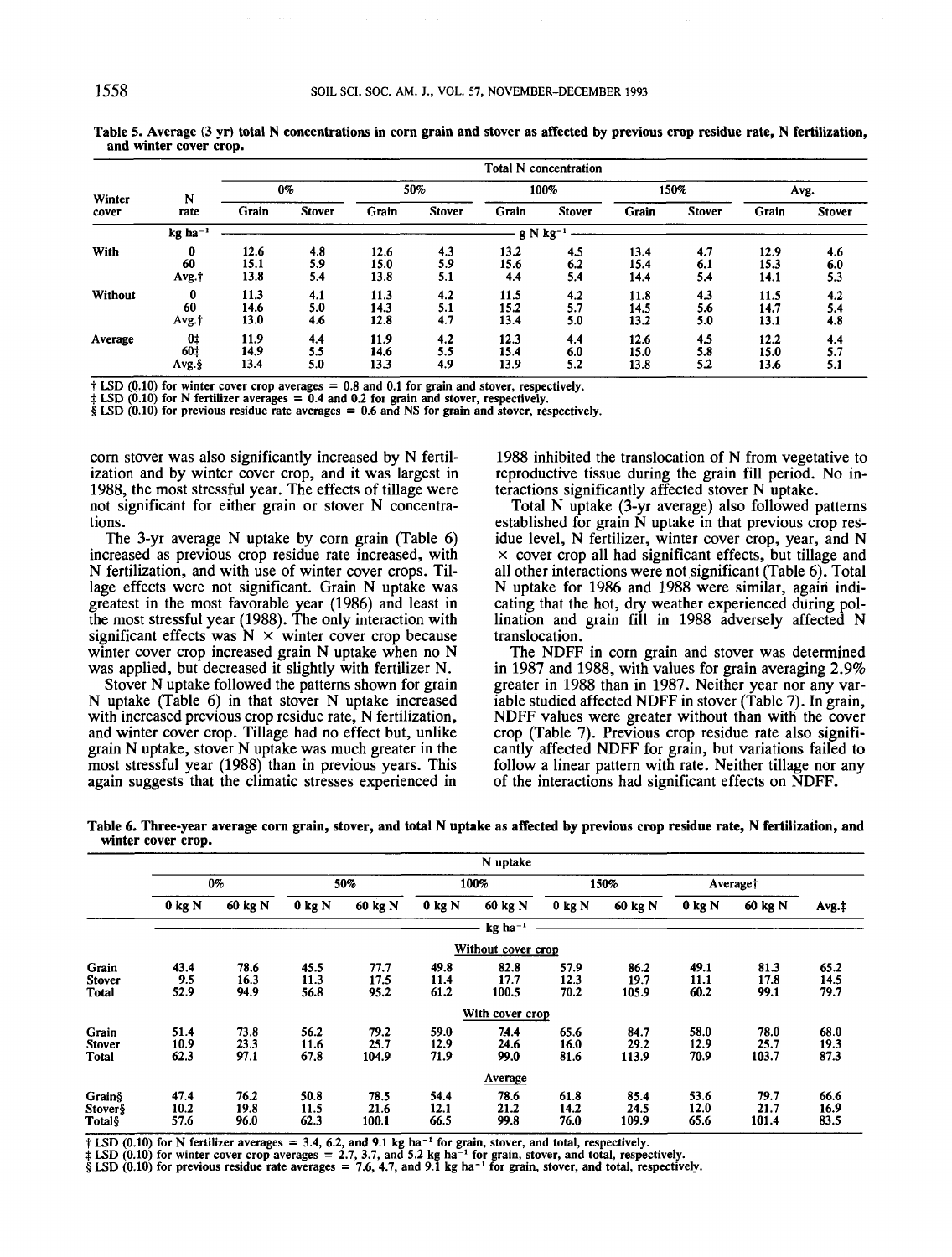**Table 7. Nitrogen (2-yr average) in grain and stover derived from fertilizer as affected by previous crop residue and winter cover crop.**

|                        | N derived from fertilizer |              |                    |              |              |  |  |  |  |
|------------------------|---------------------------|--------------|--------------------|--------------|--------------|--|--|--|--|
|                        | $0\%$                     | 50%          | 100%               | 150%         | Avg.†        |  |  |  |  |
|                        |                           |              | %                  |              |              |  |  |  |  |
|                        |                           |              | Without cover crop |              |              |  |  |  |  |
| Grain<br><b>Stover</b> | 28.1<br>26.9              | 33.9<br>27.7 | 28.4<br>27.2       | 28.5<br>27.0 | 29.7<br>27.2 |  |  |  |  |
|                        |                           |              | With cover crop    |              |              |  |  |  |  |
| Grain<br><b>Stover</b> | 26.5<br>26.3              | 27.6<br>27.7 | 23.7<br>24.6       | 22.1<br>22.3 | 25.0<br>25.2 |  |  |  |  |
|                        |                           |              | Average‡           |              |              |  |  |  |  |
| Grain<br><b>Stover</b> | 27.3<br>26.6              | 30.7<br>27.7 | 26.1<br>25.8       | 25.3<br>24.6 | 27.3<br>26.2 |  |  |  |  |

**t LSD (0.10) for cover crop averages = 3.4 for grain, NS for stover. i LSD (0.10) for previous residue rate averages = 2.6 for grain, NS for stover.**

Uptake of N from the  $15N$ -depleted fertilizer was significantly affected by previous crop residue rate (in a nonlinear manner) and was decreased by the use of a winter cover crop (Table 8). Effects of tillage and most interactions were not significant. Likewise, tillage had no significant effect on uptake of N from mineralized soil N. However, soil N uptake did increase with increased previous crop residue rate, N fertilization, and the use of a winter cover crop. Any N mineralized from decomposition of the legume cover crop would be included in this calculation of soil N uptake. There was also a significant fertilizer  $N \times \text{cover}$  crop interaction because of a large response to the cover crop when no N fertilizer was applied, compared with essentially no response with N fertilizer. Like fertilizer N uptake, the magnitude of the  $N \times$  cover crop interaction for soil N uptake varied significantly with previous crop residue rate.

# **DISCUSSION AND CONCLUSIONS**

Under conditions of this experiment, the type of tillage used generally had little influence on corn growth and N uptake, but effects of previous crop residue rates were significant throughout. The response to previous crop residue rate may have partially resulted from increased mineralization and uptake of N from the enlarged soil organic N pool, as suggested by the data in Table 8.

Corn stover production increased about 700 kg ha $^{-1}$ as previous crop residue rate increased from O to 150% levels (Table 4). Thus, according to the earlier research on these plots (Wilhelm et al., 1986; Power et al., 1986), this increased crop residue cover should have conserved more soil water and enhanced growth of the following crop. Soil water data (not shown) confirmed that more water was present in the higher residue soils. Therefore, the effects of previous crop residue rate on increased corn growth and N uptake observed in this experiment probably resulted from alterations of the soil environment that affected both soil water conditions and soil N availability.

Linn and Doran (1984) showed that aerobic processes (such as mineralization and nitrification) were greatest when about 60% of the soil pore volume was filled with

**Table 8. Average (2-yr) soil and fertilizer N uptake by corn (•whole plant) as affected by previous crop residue rate, N fertilization, and winter cover crop.**

| Cover<br>crop | N<br>rate           | 0%   | 50%  | 100%                    | 150% | Avg.† |  |  |  |
|---------------|---------------------|------|------|-------------------------|------|-------|--|--|--|
|               |                     |      |      | $kq$ N ha <sup>-1</sup> |      |       |  |  |  |
|               | Soil N uptake       |      |      |                         |      |       |  |  |  |
| Without       | 0                   | 50.9 | 58.7 | 65.7                    | 75.9 | 62.8  |  |  |  |
|               | 60                  | 73.2 | 67.2 | 73.6                    | 74.4 | 72.1  |  |  |  |
| With          | 0                   | 60.2 | 63.6 | 72.3                    | 83.7 | 70.0  |  |  |  |
|               | 60                  | 68.6 | 73.2 | 70.7                    | 83.2 | 73.9  |  |  |  |
| Average       | 0‡                  | 55.6 | 61.2 | 69.0                    | 79.8 | 66.4  |  |  |  |
|               | 60‡                 | 70.9 | 70.2 | 72.2                    | 78.8 | 73.0  |  |  |  |
|               | Avg. §              | 63.2 | 65.7 | 70.5                    | 79.3 | 69.7  |  |  |  |
|               | Fertilizer N uptake |      |      |                         |      |       |  |  |  |
| Without       | 60                  | 28.6 | 34.5 | 29.2                    | 29.6 | 30.5  |  |  |  |
| With          | 60                  | 24.8 | 27.7 | 21.9                    | 23.6 | 24.5  |  |  |  |
| Average       | 608                 | 26.7 | 31.1 | 25.6                    | 26.6 | 27.5  |  |  |  |

**t LSD (0.10) for cover crop averages = 4.1 and 3.7 for soil and fertilizer N uptake, respectively.**

**t LSD (0.10) for N fertilizer averages = 4.6 (soil N uptake).**

**§ LSD (0.10) for previous residue rate averages = 6.4 and 4.0 for soil and fertilizer uptake, respectively.**

water. According to results from Doran et al. (1984), returning more crop residues to the 150% treatment plots in this experiment should have maintained soil water content closer to the ideal of 60% water-filled pore space than would have occurred for the 0% previous residue plots. This was verified by the soil water measurements made in this experiment (data not shown). Thus, one would expect greater mineralization in the 150% than the 0% treated soils.

The interactive effects of the legume cover crop and N fertilization observed in this experiment on corn growth and N uptake were generally predictable. Beneficial effects of the legume cover crop were usually observed without N fertilization, but these effects were reduced or eliminated with N fertilization. These effects were often greatest at the lowest previous crop residue rate, presumably because of greater N stress for this treatment than the 150% treatment.

From these results it appears that the effects of crop residue rate may have a prolonged residual effect on crop growth and N availability. That these residual effects themselves enhance crop growth, and subsequently the quantity of residues returned, indicates that a somewhat self-perpetuating situation is created that can continue to influence productivity for many years. This appears to be an added benefit from maintaining crop residues that has not previously been specifically identified.

#### **ACKNOWLEDGMENTS**

This research was supported in part by funding from the USAID US/INDO Science and Technology Information Program, supporting M.S. Maskina for 16 mo while working on this project.

#### **REFERENCES**

Black, A.L. 1973. Soil property changes associated with crop ack, A.L. 1975. Soli property changes associated with crop<br>residue management in a wheat-fallow rotation. Soil Sci. Soc.<br>Am. J. 37:943-946.